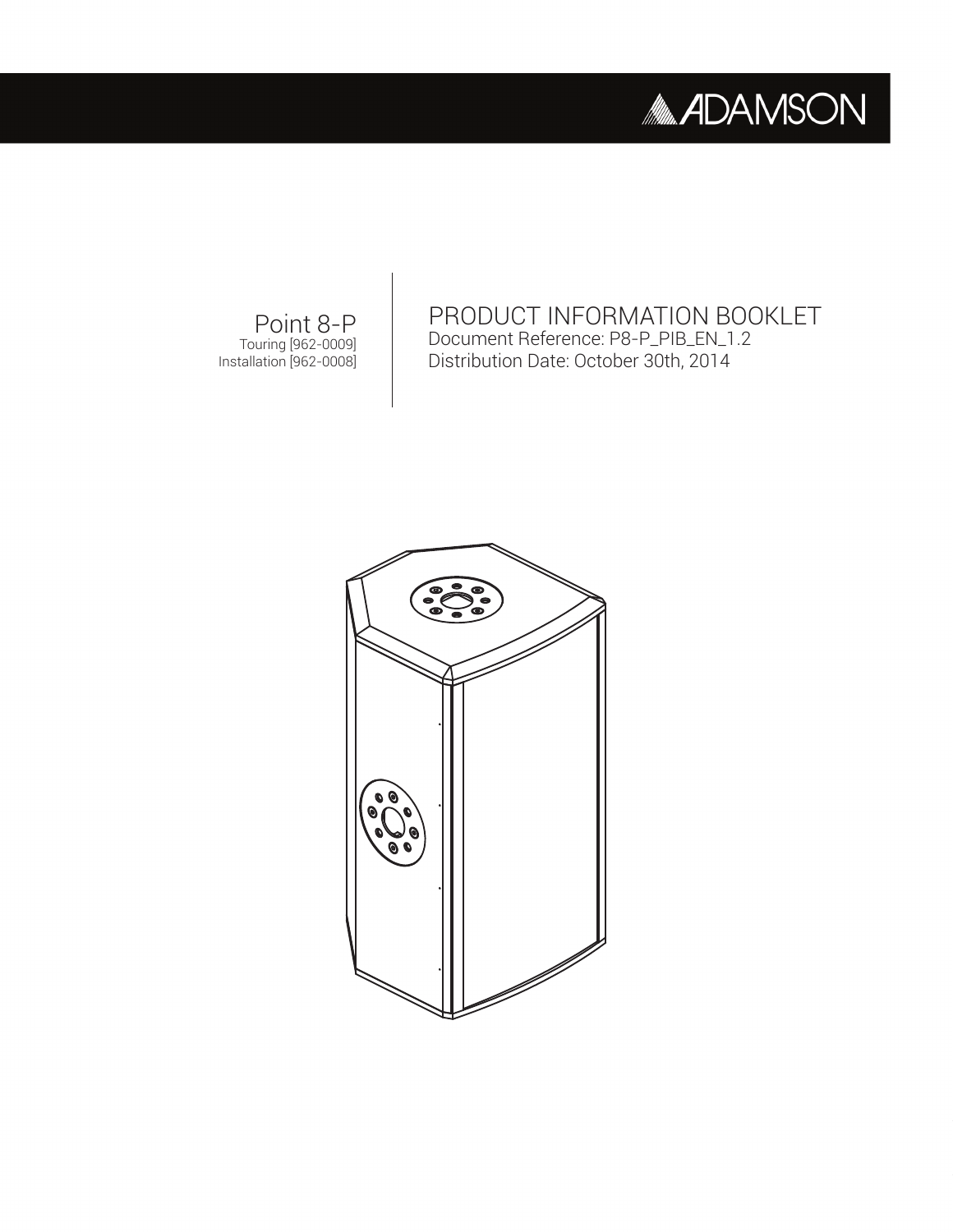© 2014 Adamson Systems Engineering. All rights reserved. No part of this publication may be reproduced or transmitted in any form or by any means without the express written consent of the publisher

#### General Information

Congratulations on your purchase of the Adamson Systems Engineering Point 8-P point source enclosure. Included in your shipment should be: 1x Point 8-P enclosure

All products manufactured by Adamson Systems Engineering are inspected before packaging and shipping and should arrive free from technical and visual defects. After opening the shipping container, check for any damage. If found, please notify your Adamson representative immediately. The consignee should then initiate a damage claim with the shipping agent. Be sure to save all contents and packing materials to be inspected by the carrier.

Read this document thoroughly and completely to become familiar with the product. Also read the product manual containing vital information regarding proper use and safety limits of this product. All accompanying documentation can also be obtained by contacting your Adamson representative, or through the website at http://www.adamsonsystems.com/.

We are always improving our products and technology, and as such, Adamson Systems Engineering reserves the right to change the contents of its documents without prior notice. Please refer to Adamson Systems Engineering's website for up to date documentation.

### Symbols



**Important Operating Instructions** - Notification of instructions that must be strictly followed to ensure proper use of the product.



**Warning** - Indication of a potential risk of harm to an individual or possibility of damage to the product.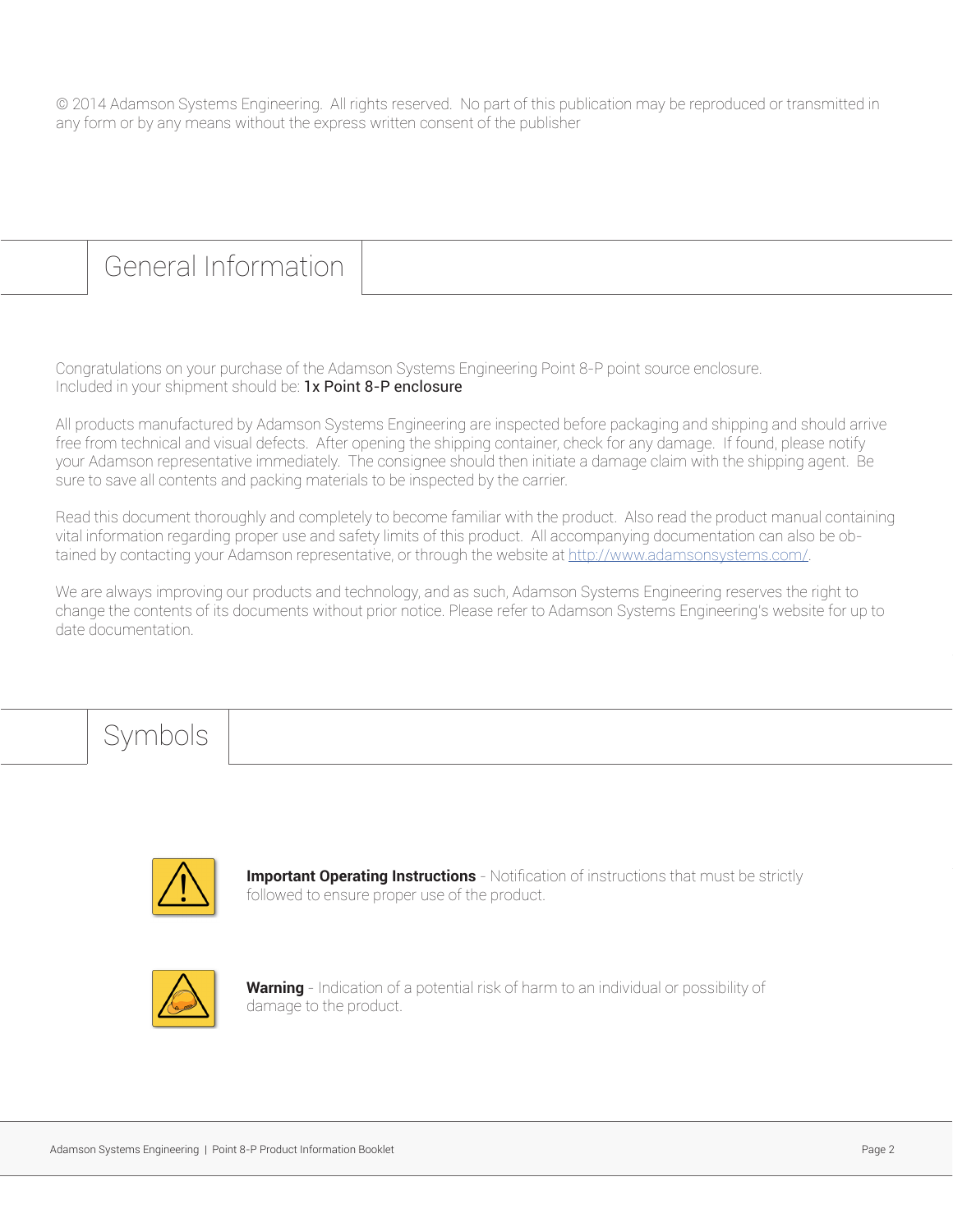### Safety Instructions

- 1. Read this document completely.
- 2. Follow all safety instructions and heed all warnings indicated by the appropriate signal.
- 3. This product is not to be modified.
- 4. This product is only to be used in conjunction with equipment or accessories authorized by Adamson Systems Engineering. Using unauthorized items is prohibited as this allows risk of hazardous accidents and/or personal injury.
- 5. Read the accompanying user manual before using the product. Follow all instructions regarding use of approved accessories.
- 6. Before suspending this product, read the accompanying user manual's rigging section.
- 7. Do not expose this product to extreme environmental conditions, such as excessive heat, moisture or rain for prolonged periods of time.
- 8. Do not store or transport this product on an unstable surface.
- 9. When transporting this product, please carry by using the handles, or use the approved transportation accessories.
- 10. Maintain all documentation shipped with the product. Record any service to the product in the maintenance section, and if re-selling the product, include these documents in the transaction.
- 11. The maintenance section of this document is to be followed exactly.

Proper Use



Please read the Point Series User Manual for proper use of this loudspeaker product.

## **Rigging**



Please read the rigging section of the Point Series User Manual for proper rigging techniques and safety limits. Use Blueprint AV™ to determine proper rigging information.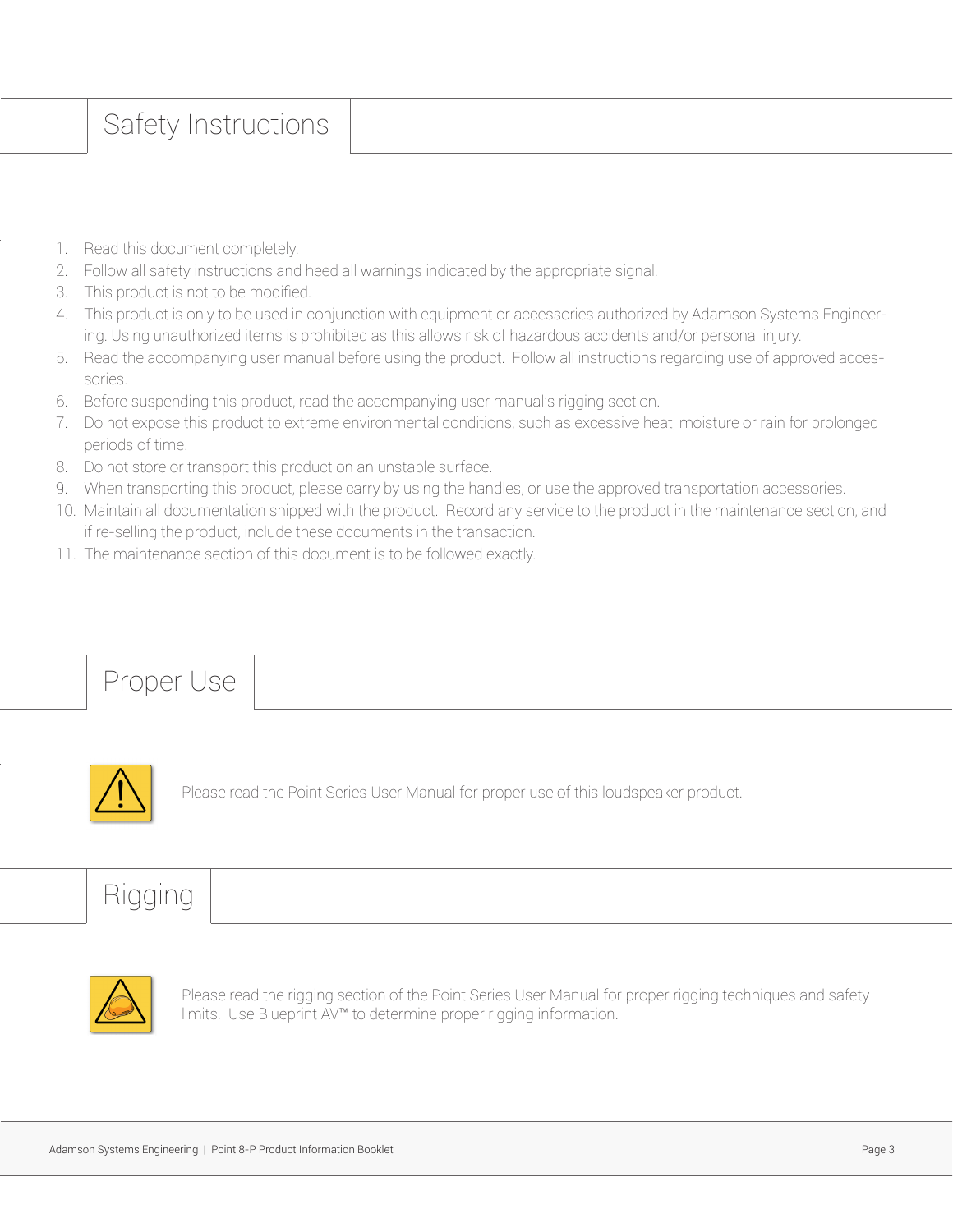# Point 8-P



The Point 8 is the smallest member of the Point Series family, yet it packs a lot of punch for its size. It will be right at home with speech systems or moderate level playback systems, but is still powerful enough to take on jazz bands and other lighter live music.

The Point 8 is available in passive and active(Bi-amped) versions. At its heart lies a single Adamson 8" ND8-LM 16 Ω Kevlar Neodymium Driver, and 1" Exit HF driver mounted on an Adamson fiberglass waveguide. The point 8's rotatable 90° x 60° waveguide offers a defined coverage pattern, and its hexagonal shape allows use as a monitor without any additional adjustments.

#### Specifications

| 65 Hz - 20 kHz                                                     |
|--------------------------------------------------------------------|
| 90° x 60° Rotatable                                                |
| 131.6 dB / 130.6 dB                                                |
| ND8-LM 8" Kevlar Neodymium Driver                                  |
| B&C DE500 1.7" Diaphragm / 1" Exit Compres-<br>sion Driver         |
| 160                                                                |
| 160                                                                |
| 80                                                                 |
| 250 / 1000 W                                                       |
| 50 / 200 W                                                         |
| 300 / 1200 W                                                       |
| 4x SLR™ Socket, Omni Mount 30 Series, Built-in<br>Polemount Socket |
| 2x Speakon™ NL4 (Barrier Strip Optional)                           |
| 451 / 17.75                                                        |
| 251/9.88                                                           |
| 251/9.88                                                           |
| 10.7 / 23.6 Active, 12.5 / 27.6 Passive                            |
| Lake, XTA                                                          |
|                                                                    |





*\*\*12 dB crest factor pink noise at 1m, free field, using specified processing and amplification*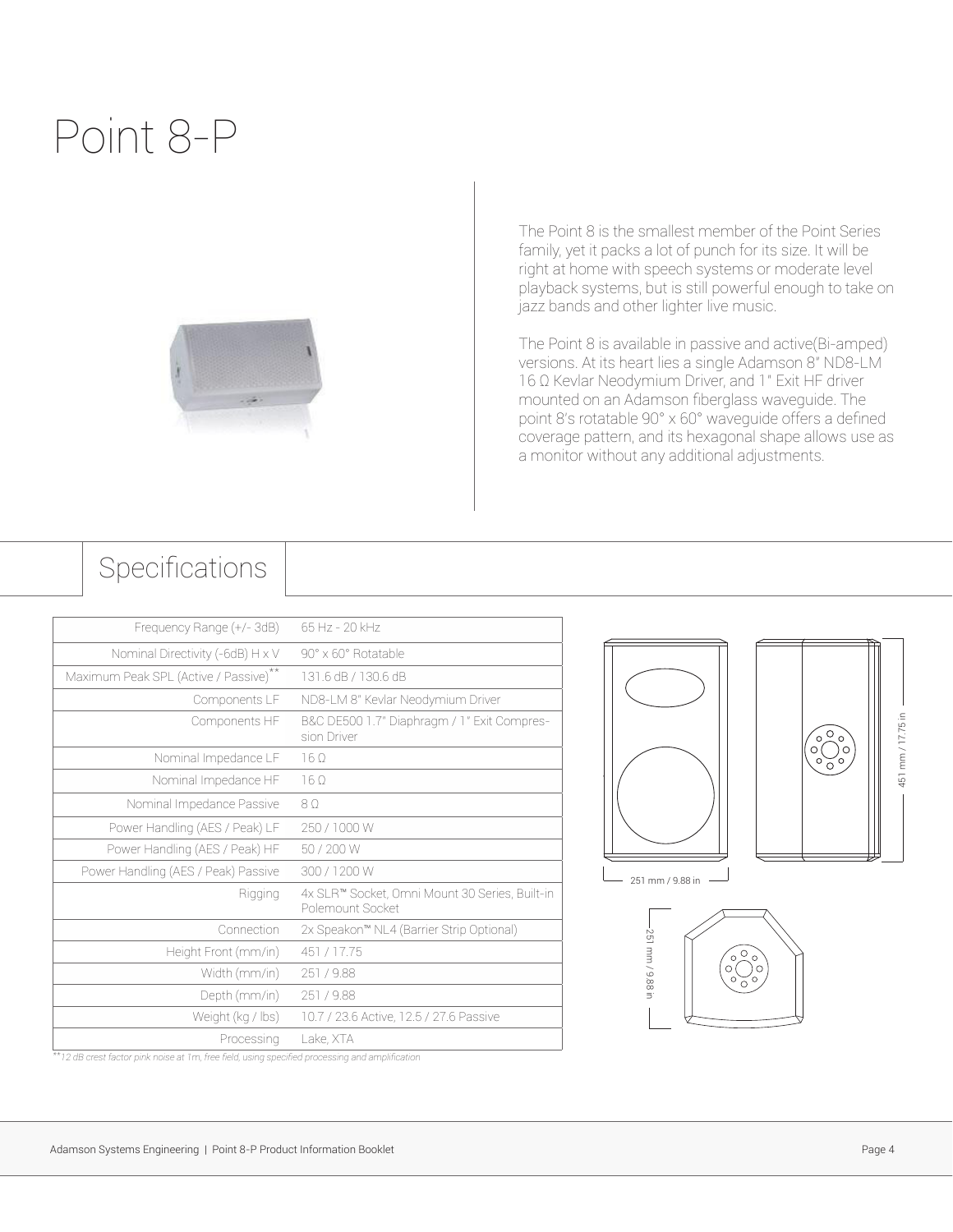### EC Declaration of Conformity

#### ADAMSON SYSTEMS ENGINEERING, INC.

1401 Scugog Line 6, Port Perry (ON), L9L 1B2, Canada

Declares that the products: 962-0009 Point 8-P (Touring) and 962-0008 Point 8-P (Installation)

Are in conformance with all applicable essential requirements of the Directives:

2006/42/EC: Machinery Directive (relevant to the rigging system of the loudspeaker) 2006/95/EC: Low Voltage Directive

They have been designed to comply with the relevant sections of the following standards and technical specifications:

#### Harmonised Standards

| EN ISO 12100 (11/2010)                   | Safety of Machinery                                                                                          |
|------------------------------------------|--------------------------------------------------------------------------------------------------------------|
| EN 60065 (10/2011):                      | Audio, Video and Similar Electronic<br>Apparatus - Safety Requirements                                       |
| <b>Further Standards and Regulations</b> |                                                                                                              |
| DIN EN 1993-1 Eurocode 3 (12/2010),      | Design of Steel Structures                                                                                   |
| DIN 18800 (11/1990),                     | <b>Steel Structures</b>                                                                                      |
| BGV C1 (04/1998),                        | German Accident-Prevention Regulation for Staging and Production<br>Facilties for the Entertainment Industry |

The Technical File is maintained at:

#### ADAMSON EUROPE GMBH

Billstr. 173, 20539 Hamburg, Germany Contact person and authorized representative: Jochen Sommer (Director of European Operations)

Established at Port Perry, ON. CA - October 30th, 2014

Brock Adamson (President & CEO)

------------------------------------------------

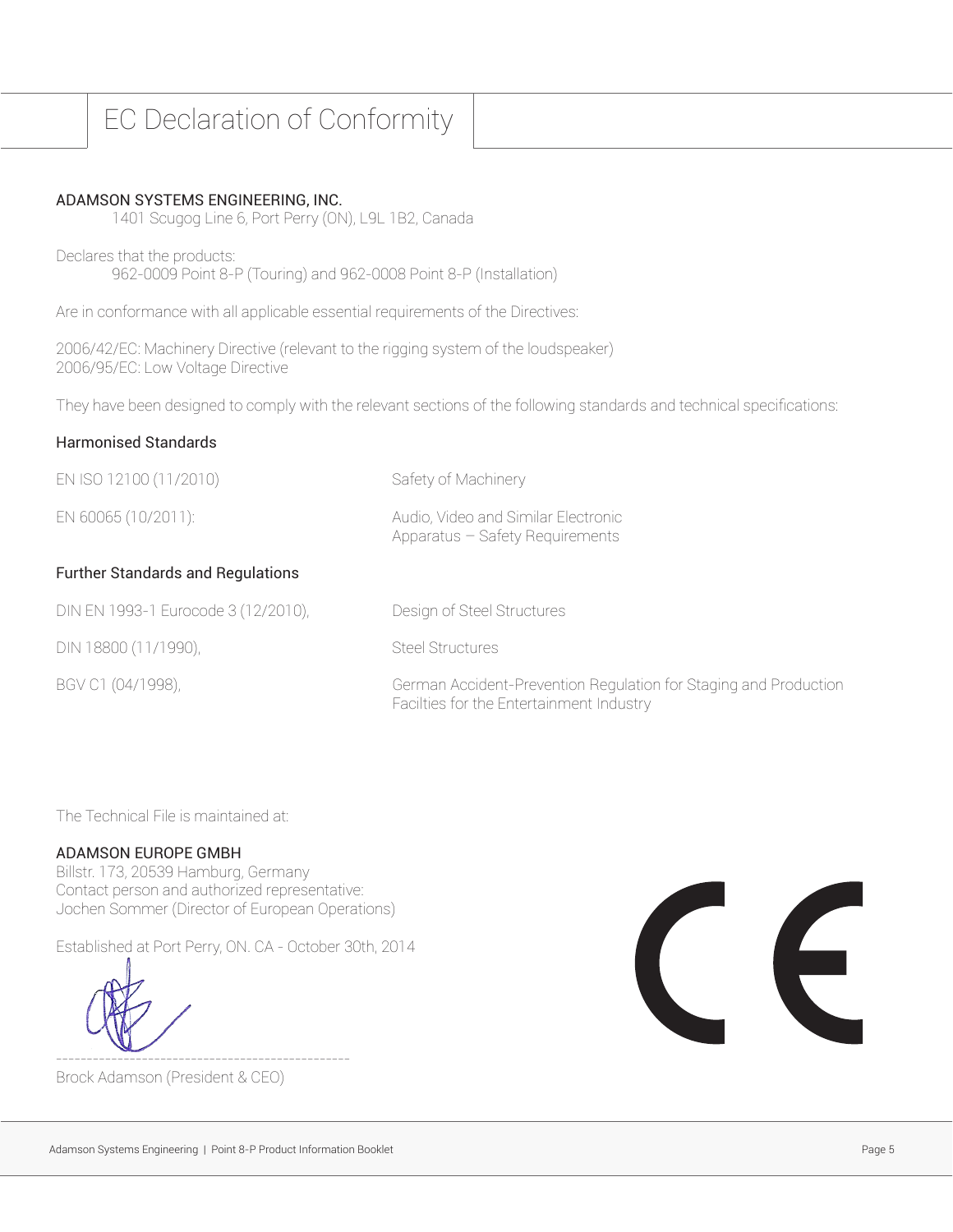### Maintenance

Adamson Systems Engineering products should be regularly inspected to ensure proper performance and safety. Please refer to the Point Series User Manual for detailed instructions.



#### Only perform repair work using the P8 Service Kit [945-0015]

Any other repair work is not authorized and will void the warranty. Please contact an Adamson representative for further information.

| MAINTENANCE RECORD |                |            |  |
|--------------------|----------------|------------|--|
| Date               | Service Record | Technician |  |
|                    |                |            |  |
|                    |                |            |  |
|                    |                |            |  |
|                    |                |            |  |
|                    |                |            |  |
|                    |                |            |  |
|                    |                |            |  |
|                    |                |            |  |
|                    |                |            |  |
|                    |                |            |  |
|                    |                |            |  |
|                    |                |            |  |
|                    |                |            |  |
|                    |                |            |  |
|                    |                |            |  |
|                    |                |            |  |
|                    |                |            |  |
|                    |                |            |  |
|                    |                |            |  |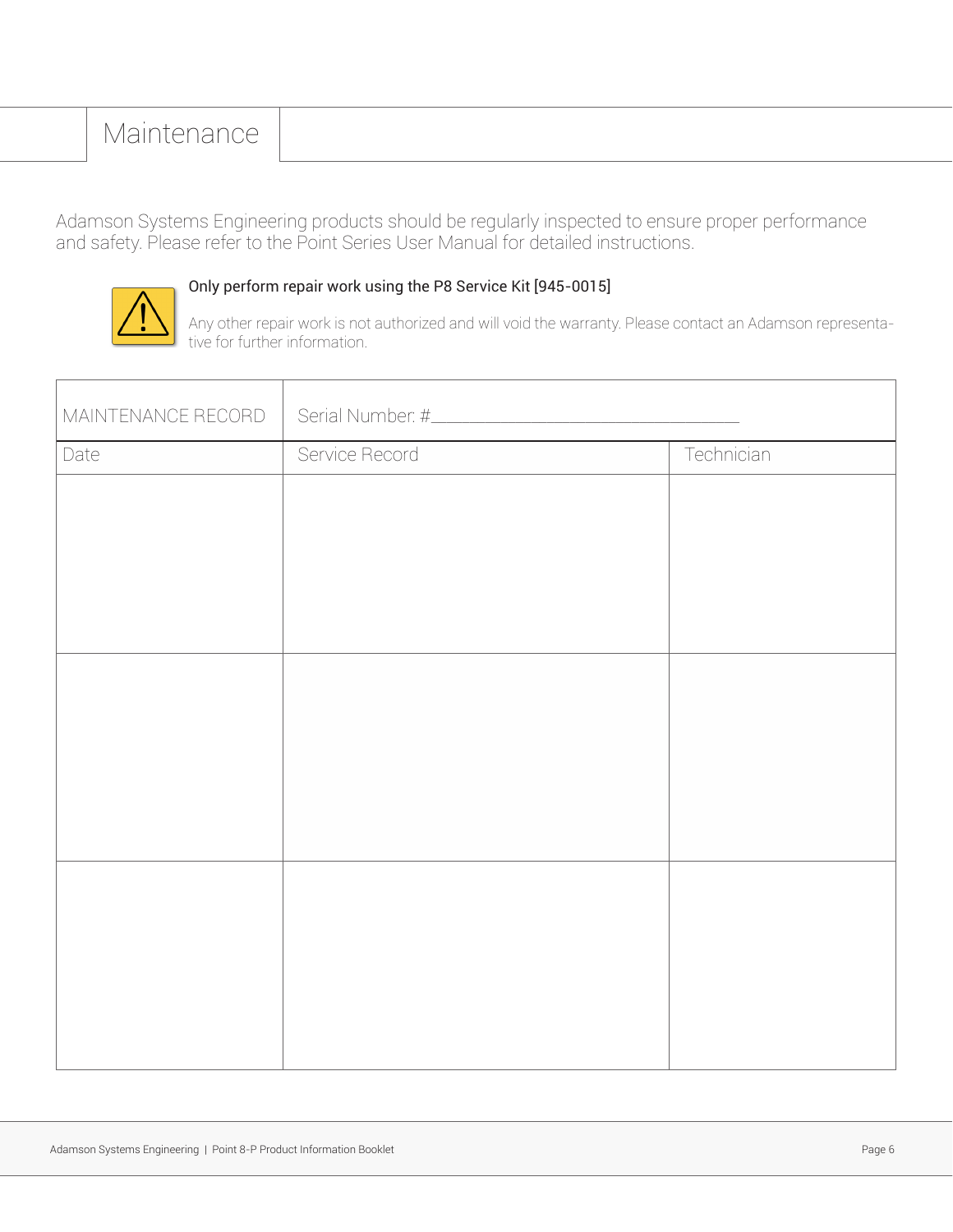| MAINTENANCE RECORD |                |            |  |
|--------------------|----------------|------------|--|
| Date               | Service Record | Technician |  |
|                    |                |            |  |
|                    |                |            |  |
|                    |                |            |  |
|                    |                |            |  |
|                    |                |            |  |
|                    |                |            |  |
|                    |                |            |  |
|                    |                |            |  |
|                    |                |            |  |
|                    |                |            |  |
|                    |                |            |  |
|                    |                |            |  |
|                    |                |            |  |
|                    |                |            |  |
|                    |                |            |  |
|                    |                |            |  |
|                    |                |            |  |
|                    |                |            |  |
|                    |                |            |  |